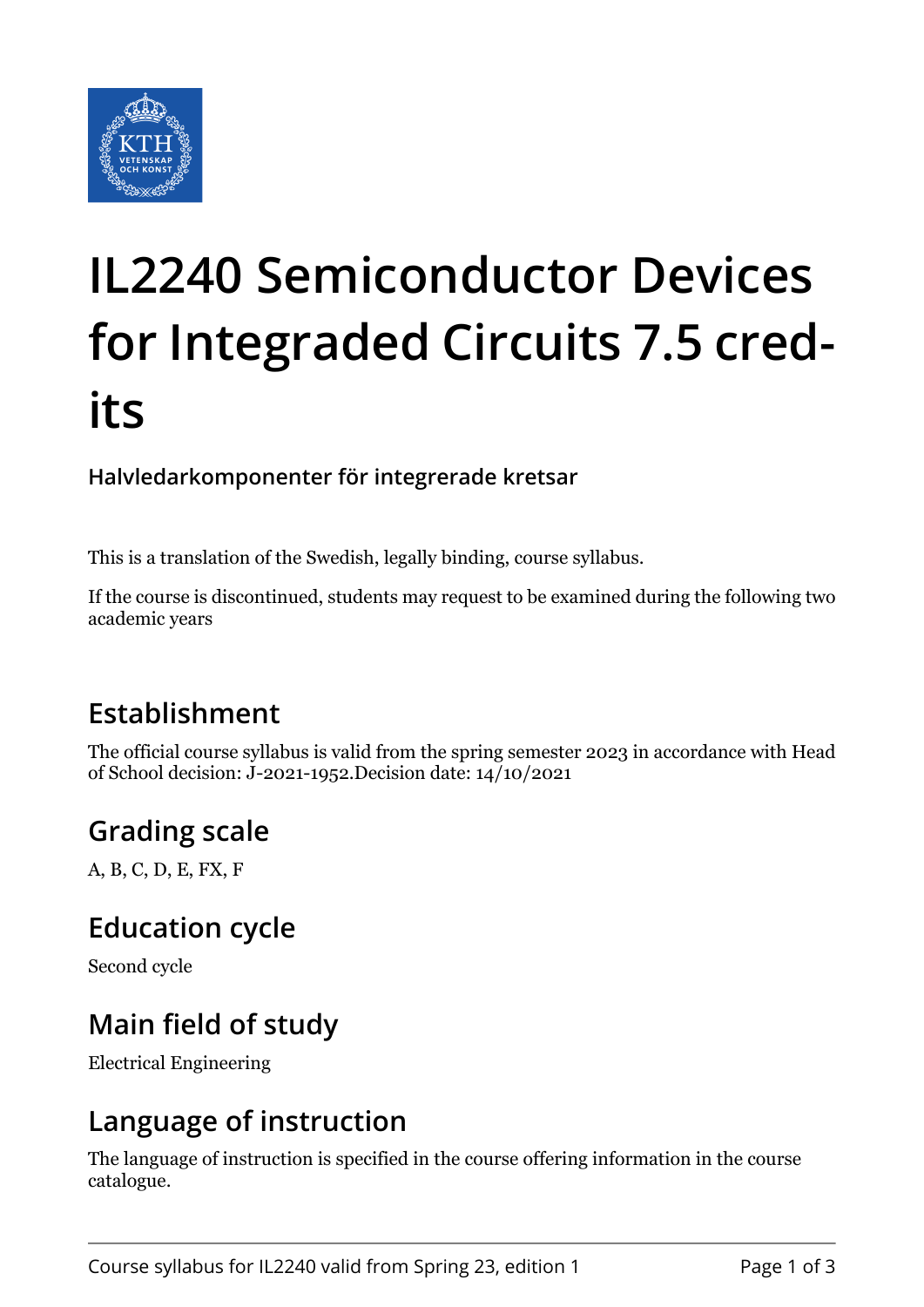## **Intended learning outcomes**

After passing the course, the student shall be able to

- describe the electronic band structure for insulators, semiconductors and metals qualitatively
- use the concepts electron- and hole-concentration, bandgap and mobility for calculations of current-voltage relations in semiconductor components
- analyse and calculate the internal electrostatics (charges, electric field and potential) in semiconductor components based on pn and MOS-structures
- describe the function and the application areas for the pn-diode, the MOS-transistor and common types of memory cells and some kind of semiconductor sensor
- describe the basic properties for CMOS-inverters and how these are used to implement integrated circuits.
- give an account of the most important sustainability aspects in production of modern microelectronics.

#### **Course contents**

This course introduces the most important semiconductor components that are used in the modern electronics. We focus on the MOS-transistor, pn and schottkydiodes and different types of memory cells. Furthermore, solar cells, photodiodes and light-emitting diodes are included. In the course, power consumption and gate delay in CMOS-based circuits are discussed. An overview is given of the development of so-called technology nodes for advanced CMOS according to Moore's law. You should be familiar with the process flow that is used to produce modern microelectronics. Strong emphasis is placed on sustainability aspects such as energy consumption and finite resources.

# **Specific prerequisites**

Knowledge in electrostatics, 3.5 higher education credits, equivalent completed examination module TENE in EI1220 or completed course EI1320/HE1200.

#### **Examination**

- LABA Laboration, 1.5 credits, grading scale: P, F
- SEMA Seminar, 1.5 credits, grading scale: P, F
- TENA Written exam, 4.5 credits, grading scale: A, B, C, D, E, FX, F

Based on recommendation from KTH's coordinator for disabilities, the examiner will decide how to adapt an examination for students with documented disability.

The examiner may apply another examination format when re-examining individual students.